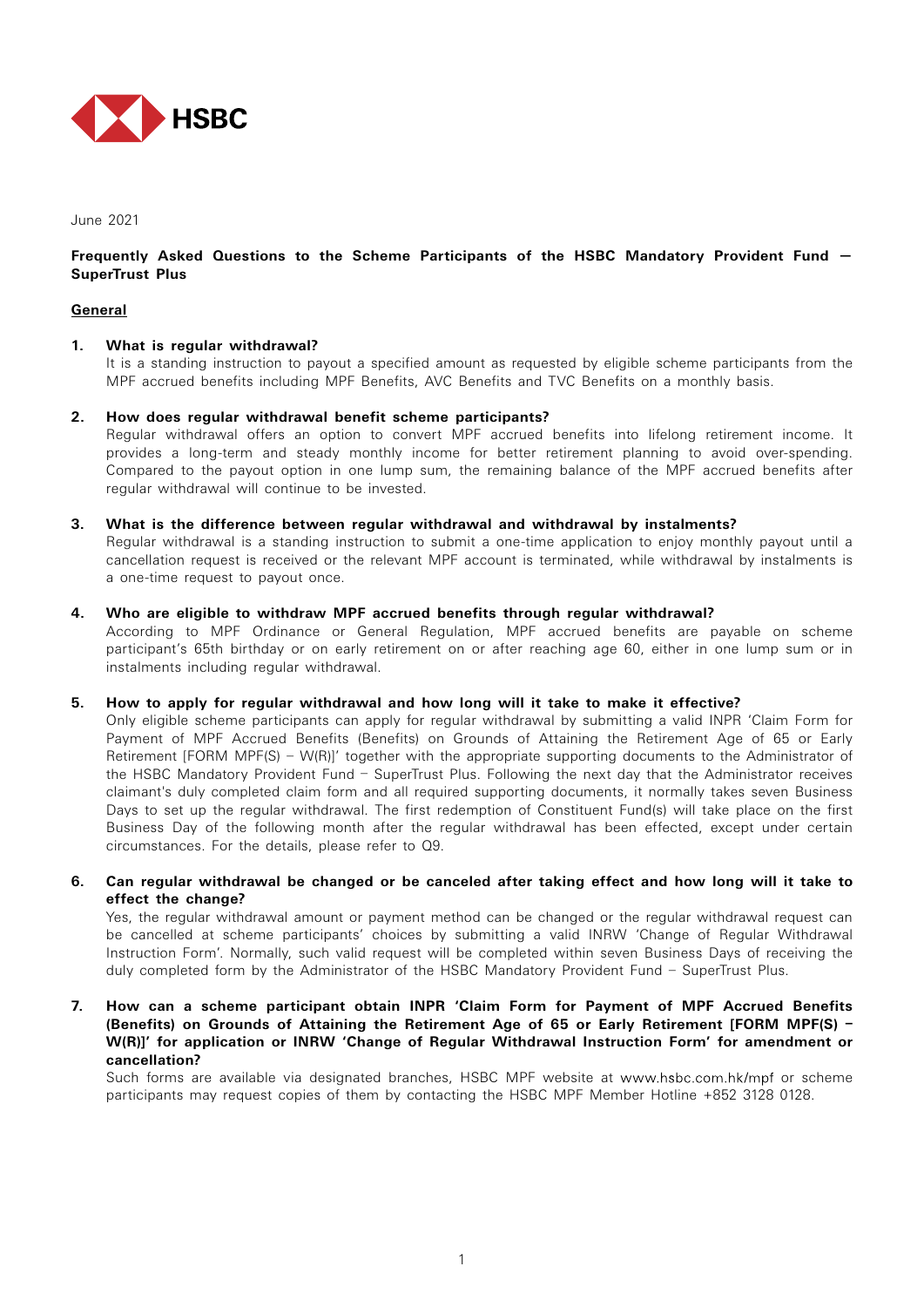### **More details about regular withdrawal**

#### **8. What are the minimum and maximum withdrawal amounts for each regular withdrawal?**

There is no minimum or maximum withdrawal amount specified but a minimum regular withdrawal amount of HKD3,000 is recommended. Please note that at each withdrawal, if the account balance is less than or equal to 105% of the requested withdrawal amount, the entire account balance will be withdrawn as a lump sum. Scheme participants should consider their personal and financial circumstances, for example: ages, payment terms, lifestyles etc. to decide on the withdrawal amount.

### **9. What is the frequency to withdraw accrued benefits through regular withdrawal?**

It is a monthly instruction to redeem units of Constituent Fund(s) on the first Business Day of each month. However, the redemption will be postponed to the next available Business Day when one or more of the specified instructions (including but not limited to subscription, redemption or switching instruction) are being received and processed prior to or on the first Business Day, the redemption may be deferred and will only be processed after the completion of these specified instructions. Please note that the specified instruction will not be processed if the MPF account(s) will be terminated after the regular withdrawal is completed.

#### **10. What are the payment methods including overseas bank transfer?**

The payment methods include cheque or direct deposit (including overseas banks) to scheme participant's designated bank account with sole account holder. Please be reminded that bank charges (except for HSBC in Hong Kong or Hang Seng Bank in Hong Kong) may apply by the bank of the designated banking account.

**11. When will scheme participant receive the monthly payout after the regular withdrawal has been effected?**

Regular withdrawal will be processed on the first Business Day of each month and it will be normally completed within seven Business Days (except certain circumstances and for the details, please refer to Q9) but no more than 30 calendar days.

**12. Can a scheme participant specify to withdraw his/her MPF accrued benefits under designated MPF account(s)?**

Yes, eligible scheme participants can specify the selected MPF account(s) or select all MPF accounts under HSBC Mandatory Provident Fund – SuperTrust Plus to withdrawal his/her MPF accrued benefits.

### **13. Can a scheme participant specify a date to redeem units of Constituent Fund(s)?**

No, the redemption of Constituent Fund(s) will take place on the first Business Day of each month except certain circumstances. For the details, please refer to Q9.

**14. Can a scheme participant specify certain Constituent Fund(s) to be redeemed?**

No, the redemption of Constituent Fund(s) will take place across all available Constituent Fund(s) in all eligible sub-account(s) under the selected MPF account(s) on a pro-rata basis.

**15. How will a scheme participant be notified for each successful regular withdrawal and the latest balance in his/her MPF account(s)?**

Scheme participants can login the Personal Internet Banking to check the latest account balance or a confirmation statement will be issued after each regular withdrawal payout.

### **Others**

**16. Can an eligible scheme participant withdraw his/her MPF accrued benefits through regular withdrawal and withdrawal by instalments concurrently?**

Yes, such requests will be processed upon the valid INPR 'Claim Form for Payment of MPF Accrued Benefits (Benefits) on Grounds of Attaining the Retirement Age of 65 or Early Retirement [FORM MPF(S) – W(R)]' together with the appropriate supporting documents are received by the Administrator of the HSBC Mandatory Provident Fund – SuperTrust Plus.